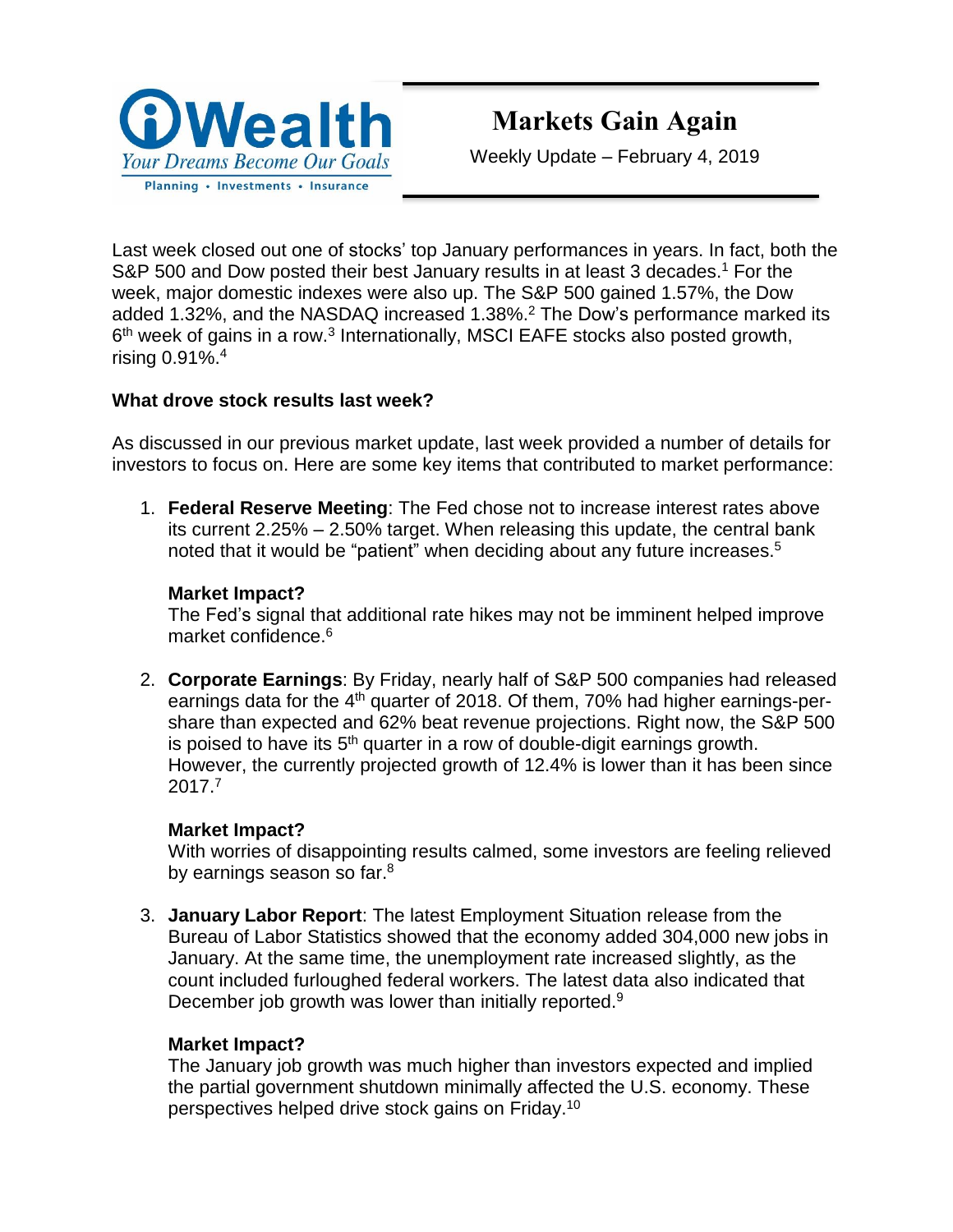This week, we will continue to monitor corporate earnings season and will follow any developments in the U.S.–China trade negotiations. We will also watch for new data releases, especially those previously delayed by the government shutdown. If you have any questions, we're here for you.

#### **ECONOMIC CALENDAR\***

**Monday:** Motor Vehicle Sales, Factory Orders **Tuesday:** PMI Services Index, ISM Non-Mfg Index **Wednesday:** Jerome Powell Speaks **Thursday:** Jobless Claims

\*The federal government shutdown may delay some data releases.

| DATA AS OF 2/1/2019   | 1 WEEK  | <b>SINCE 1/1/19</b> | 1 YEAR    | 5 YEAR   | 10 YEAR |
|-----------------------|---------|---------------------|-----------|----------|---------|
| STANDARD & POOR'S 500 | 1.57%   | 7.97%               | $-4.09%$  | 8.71%    | 12.60%  |
| <b>DOW</b>            | 1.32%   | 7.44%               | $-4.29%$  | 9.81%    | 12.10%  |
| <b>NASDAQ</b>         | 1.38%   | 9.47%               | $-1.65%$  | 12.10%   | 17.27%  |
| <b>INTERNATIONAL</b>  | 0.91%   | 6.41%               | $-15.05%$ | $-0.08%$ | 5.08%   |
| DATA AS OF 2/1/2019   | 1 MONTH | <b>6 MONTHS</b>     | 1 YEAR    | 5 YEAR   | 10 YEAR |
| TREASURY YIELDS (CMT) | 2.41%   | 2.46%               | 2.56%     | 2.51%    | 2.70%   |

Notes: All index returns (except S&P 500) exclude reinvested dividends, and the 5-year and 10-year returns are annualized. The total returns for the S&P 500 assume reinvestment of dividends on the last day of the month. This may account for differences between the index returns published on [Morningstar.com](http://morningstar.com/) and the index returns published elsewhere. International performance is represented by the MSCI EAFE Index. Past performance is no guarantee of future results. Indices are unmanaged and cannot be invested into directly.



*"You get in life what you have the courage to ask for."*

*– Oprah Winfrey*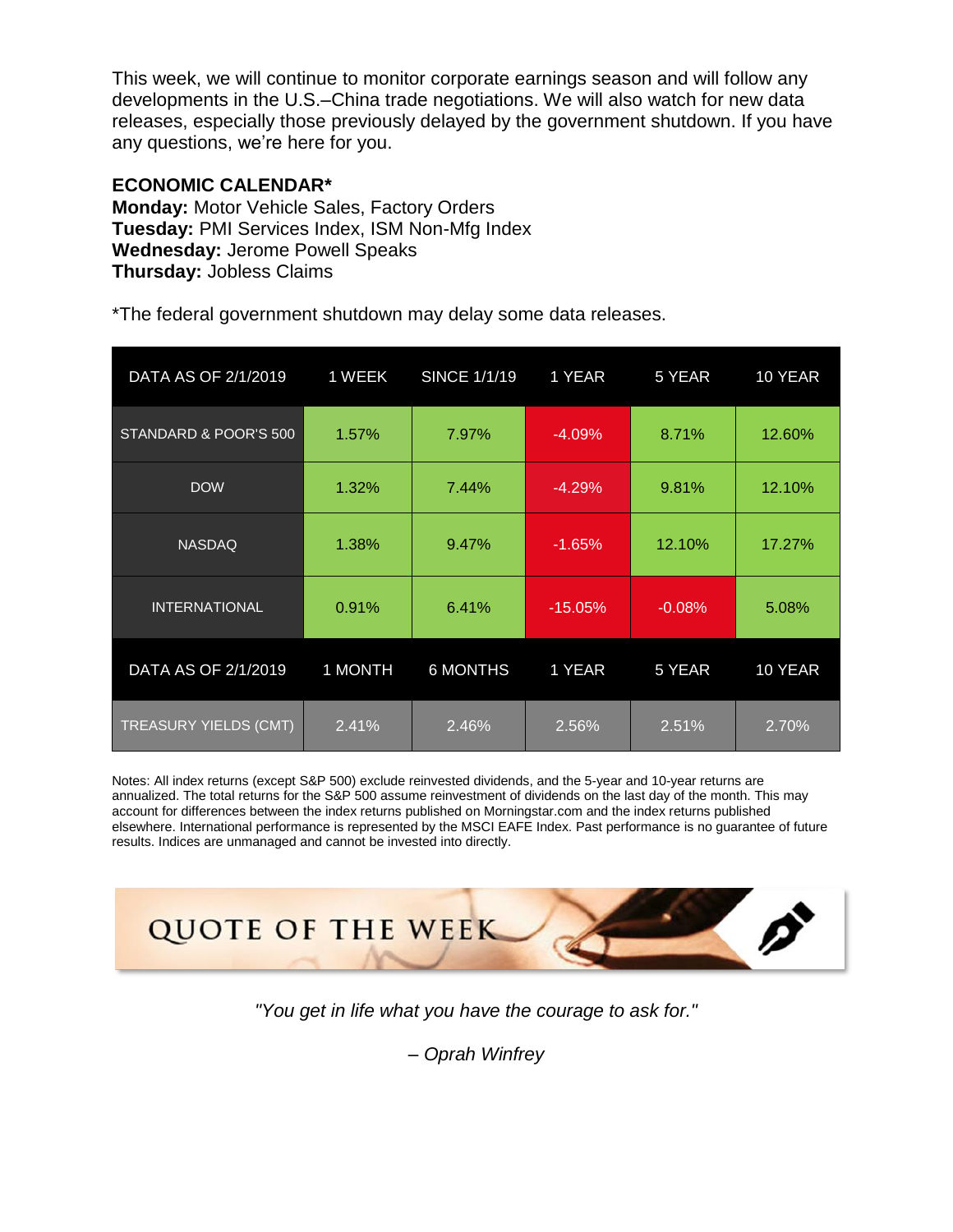

## **The Best, Old-School Popcorn**



Serves 2 - 3

## **Ingredients:**

3 Tbsp. peanut oil (try coconut oil for a different taste or avocado oil for no taste) 3 oz. best-quality popcorn kernels, approximately ½ cup  $\frac{1}{2}$  tsp. fine popcorn salt 3 Tbsp. unsalted butter

#### **Directions:**

- 1. Put the oil, popcorn, and salt in a large, 6-quart, metal mixing bowl—you'll be making the popcorn in this bowl! If you're using coconut oil, melt it first, then combine the other ingredients. Cover with heavy-duty aluminum foil and poke several slits in the top of the foil to release steam.
- 2. On the stovetop, place the bowl over medium heat; using a pair of tongs to hold onto the bowl, shake constantly until you hear popping. Keep shaking the popcorn until it finishes popping (about 3 minutes).
- 3. Once you hear just a few kernels popping (you don't want to burn it), remove the bowl from the heat, and carefully remove the foil because it will release very hot steam.
- 4. Melt the butter in a small saucepan on the stove or in a bowl in the microwave. Slowly drizzle the butter over the popcorn as you spin the bowl. Add more salt, to taste, if needed, and serve right away.

Recipe adapted from Food Network<sup>11</sup>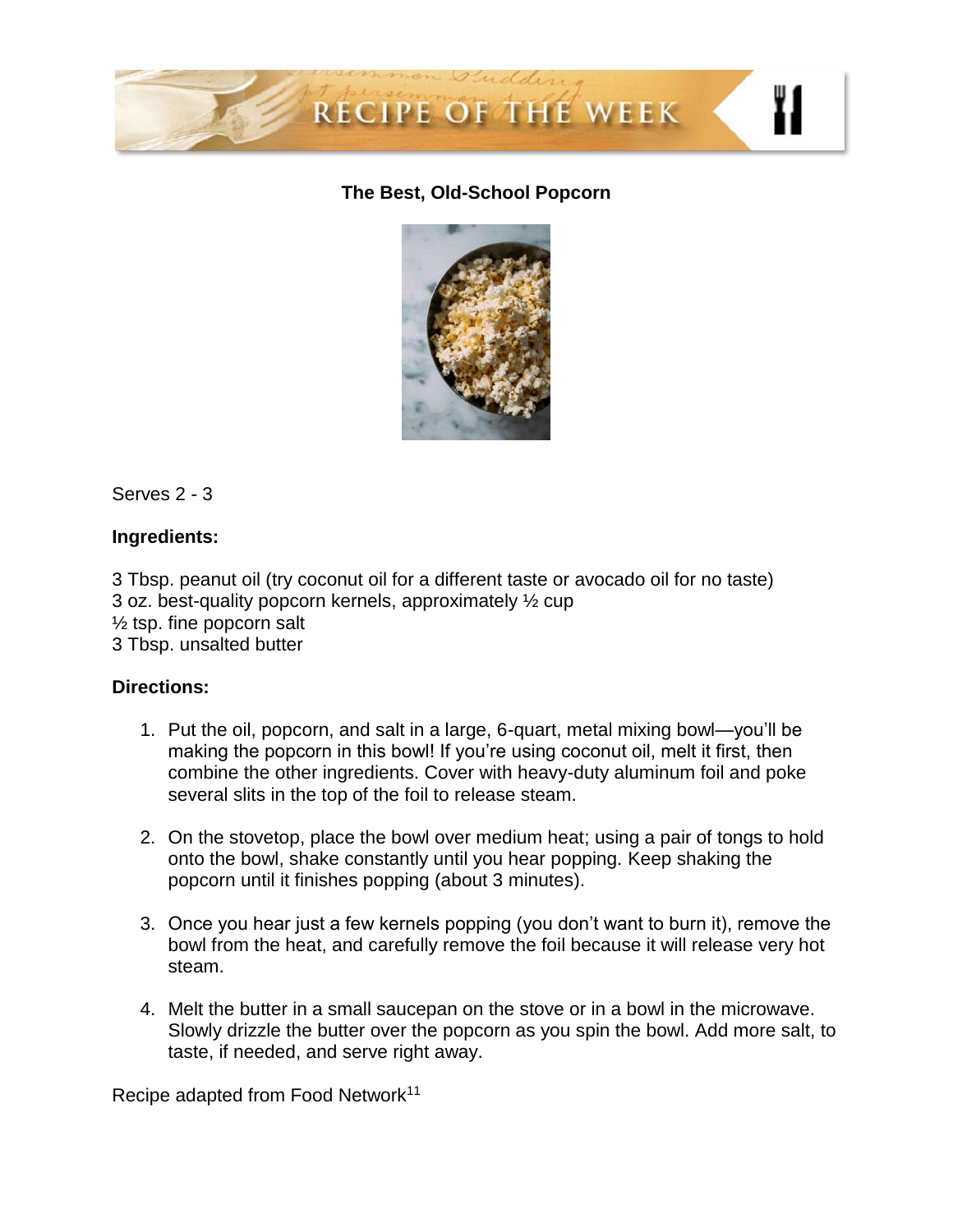

## **Home Office Deduction**

If your home is your principal place of work and you dedicate an office or portion of your home to work, then you may be able to deduct expenses. This applies to homeowners and renters alike. Here are some requirements to consider for this deduction:

### **You use your home office regularly and exclusively, and your home is your principal place of business.**

- Whether you have an office, studio, or portion of your home for work, you'll need to figure out the percentage of your home that is dedicated to business. You can still deduct expenses even if you carry on your business in another location as well.
- If the use of the home office is merely appropriate and helpful, you cannot deduct expenses for the business use of your home.

#### **If you are an employee and you use a portion of your home for business, you may qualify for a deduction for its business use. Added requirements:**

- Your business use must be for the convenience of your employer.
- You must not rent any part of your home to your employer and use the rented portion to perform services as an employee for that employer.

\* This information is not intended to be a substitute for specific individualized tax advice. We suggest that you discuss your specific tax issues with a qualified tax professional.

Tip adapted from  $IRS.gov^{12}$ 



## **Keep Your Right Foot Firm**

If you're having trouble hitting powerful drives, you might need to work on keeping your body behind the ball through impact. One common problem that afflicts amateur golfers is raising the right foot before impact and shifting too much weight to the left, thus losing power.

Avoid shifting your weight too early by anchoring your right foot to the ground to keep yourself from unconsciously lifting it before your club makes contact with the ball. With your foot placed firmly, you'll be able to translate more of your body power into the ball, improving your distance and drive.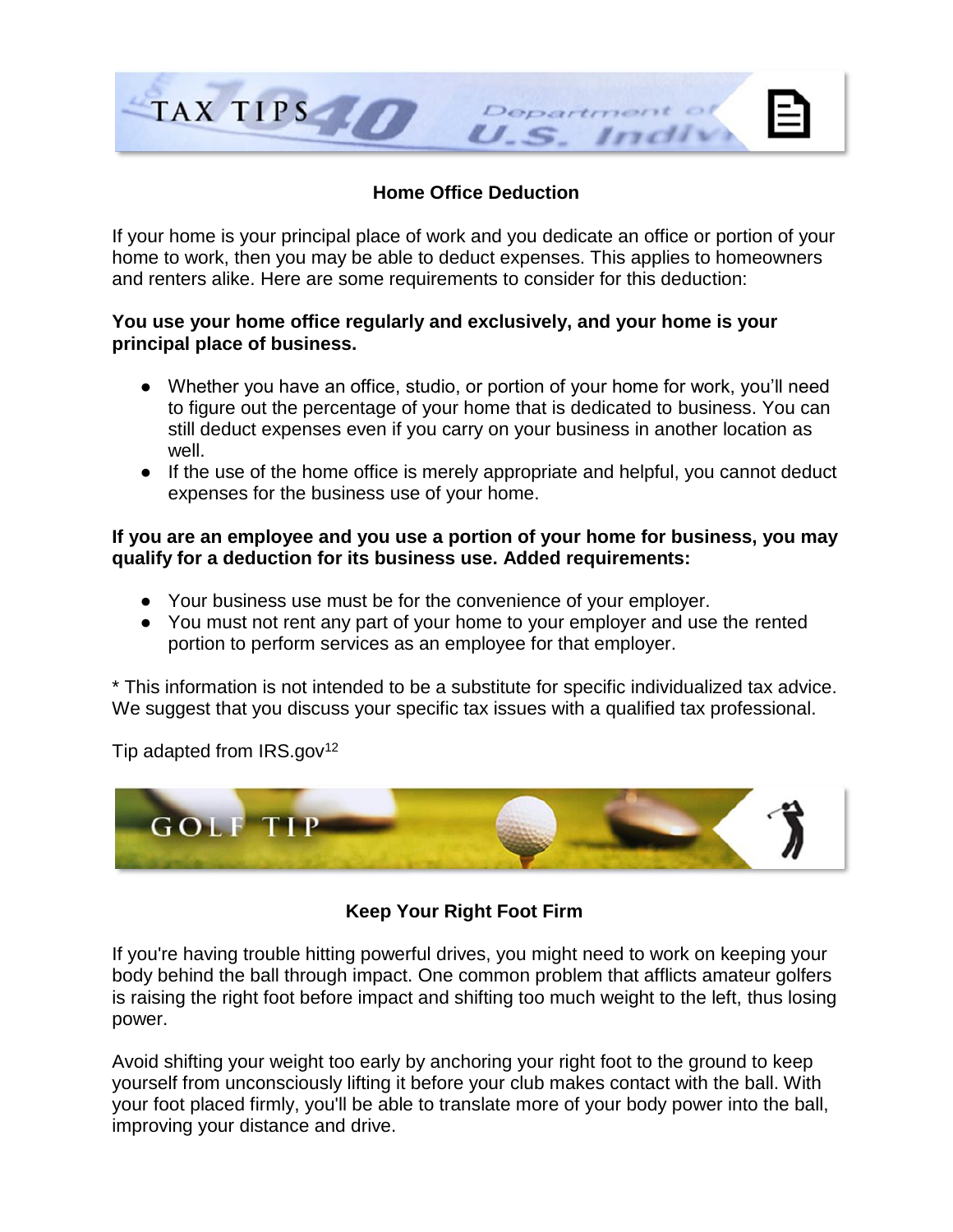Tip courtesy of Art Sellinger | Golf Tips Magazine<sup>13</sup>



## **Volunteering is a Feel-Good Activity**

Simply put, helping others makes us feel good. Even better, volunteering to help others, for your own happiness and without expectation of anything in return, holds many benefits. Here are just a few:

**It's bigger than all of us.** Helping others allows you to feel grateful for what you have because you can step outside of yourself and become connected to something that takes on a purposeful, greater belonging.

**An attitude of gratitude.** When you help someone who may not be as fortunate as you, it puts life into perspective and may just reveal how many blessings you actually have.

**Compassion and connection.** When you can serve with kindness and compassion, it connects you with the oneness of humanity and affords a sense of belonging.

**You're present.** Being present—being fully in the moment—yields a great sense of wellbeing.

**Sympathetic joy.** There is joy in making someone else happy. And it makes you happy, too!

Tip adapted from The Chopra Center<sup>14</sup>



#### **Breathe Easy and Feel Better—with House Plants**

Houseplants accent your home, decorating with beautiful pops of color and texture, but they can also make us feel better. One reason plants are a healthy addition to your home is that they clean the air. Greenery around the house removes over 85% of pollutants from the air within a 24-hour period.

Plants around the home also reduce stress and boost your mood. Need a few tips to get started? Here are a few, easy-care varieties:

● *Monstera deliciosa* (Swiss cheese plant): It grows quickly and has big, beautiful leaves.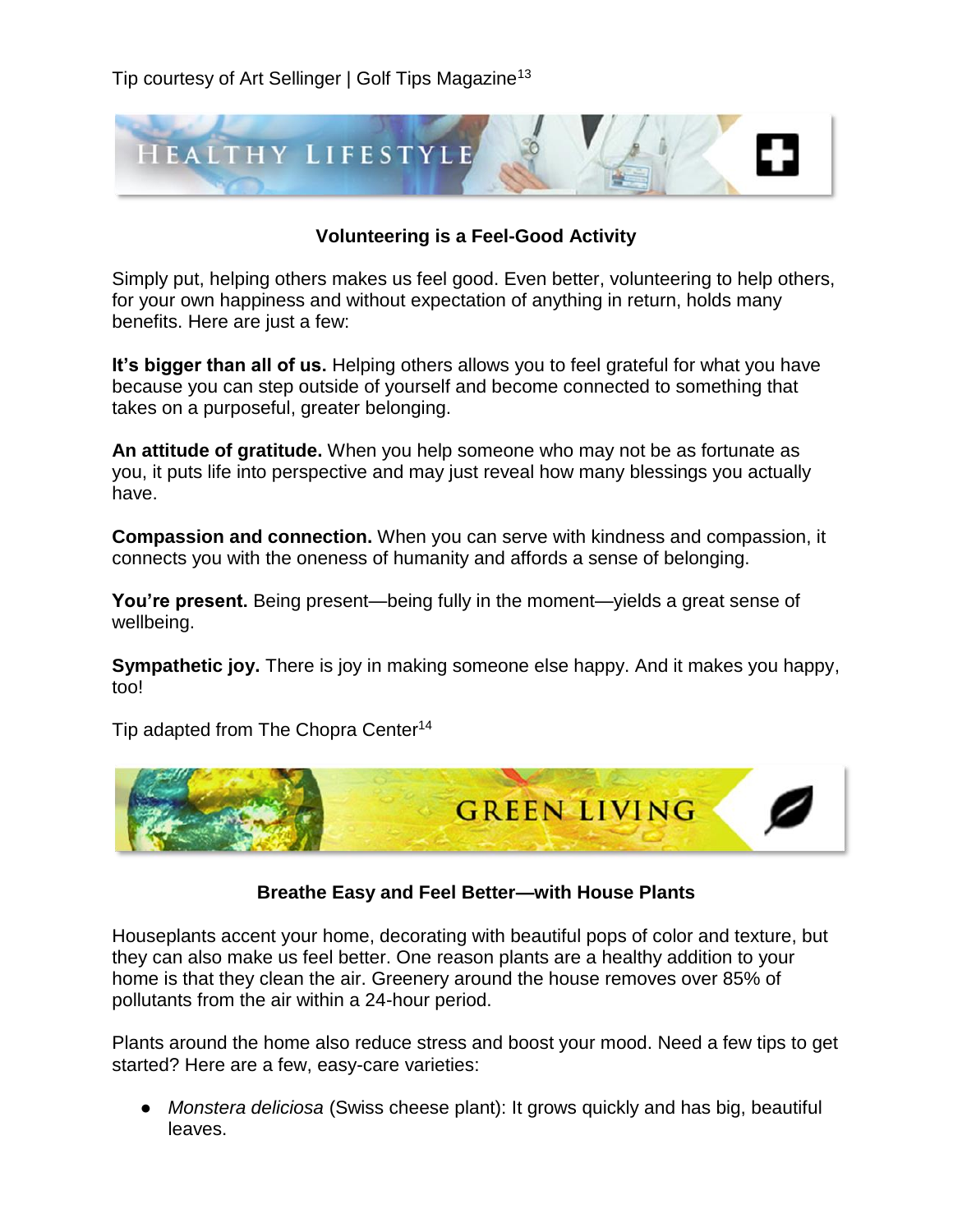- *Epipremnum aureum* (golden pothos or devil's ivy): Great starter plants; they thrive in a hanging planter. Be careful if you have pets; they are toxic to cats and dogs.
- *Chlorophytum comosum* (spider plant): These low-maintenance plants require watering from the bottom. They sprout babies regularly, so you can share them with friends and family.

If you want really low-maintenance plants, you can try succulents and cacti. They are easy to replant, and it's fun to combine different varieties to make one-pot gardenscapes. They can also go longer without watering.

Tip adapted from www.nbcnews.com<sup>15</sup>

#### *Share the Wealth of Knowledge!*

*Please share this market update with family, friends, or colleagues. We love being introduced!*

Securities and Advisory Services offered through LPL Financial, a Registered Investment Advisor. Member FINRA/SIPC.

Investing involves risk including the potential loss of principal. No investment strategy can guarantee a profit or protect against loss in periods of declining values.

Diversification does not guarantee profit nor is it guaranteed to protect assets.

International investing involves special risks such as currency fluctuation and political instability and may not be suitable for all investors.

The Standard & Poor's 500 (S&P 500) is an unmanaged group of securities considered to be representative of the stock market in general.

The Dow Jones Industrial Average is a price-weighted average of 30 significant stocks traded on the New York Stock Exchange and the NASDAQ. The DJIA was invented by Charles Dow back in 1896.

The Nasdaq Composite is an index of the common stocks and similar securities listed on the NASDAQ stock market and is considered a broad indicator of the performance of stocks of technology companies and growth companies.

The MSCI EAFE Index was created by Morgan Stanley Capital International (MSCI) that serves as a benchmark of the performance in major international equity markets as represented by 21 major MSCI indices from Europe, Australia, and Southeast Asia.

The 10-year Treasury Note represents debt owed by the United States Treasury to the public. Since the U.S. Government is seen as a risk-free borrower, investors use the 10-year Treasury Note as a benchmark for the long-term bond market.

Opinions expressed are subject to change without notice and are not intended as investment advice or to predict future performance.

Past performance does not guarantee future results.

You cannot invest directly in an index.

Consult your financial professional before making any investment decision.

Fixed income investments are subject to various risks including changes in interest rates, credit quality, inflation risk, market valuations, prepayments, corporate events, tax ramifications and other factors.

These are the views of Platinum Advisor Strategies, LLC, and not necessarily those of the named representative, Broker dealer or Investment Advisor and should not be construed as investment advice. Neither the named representative nor the